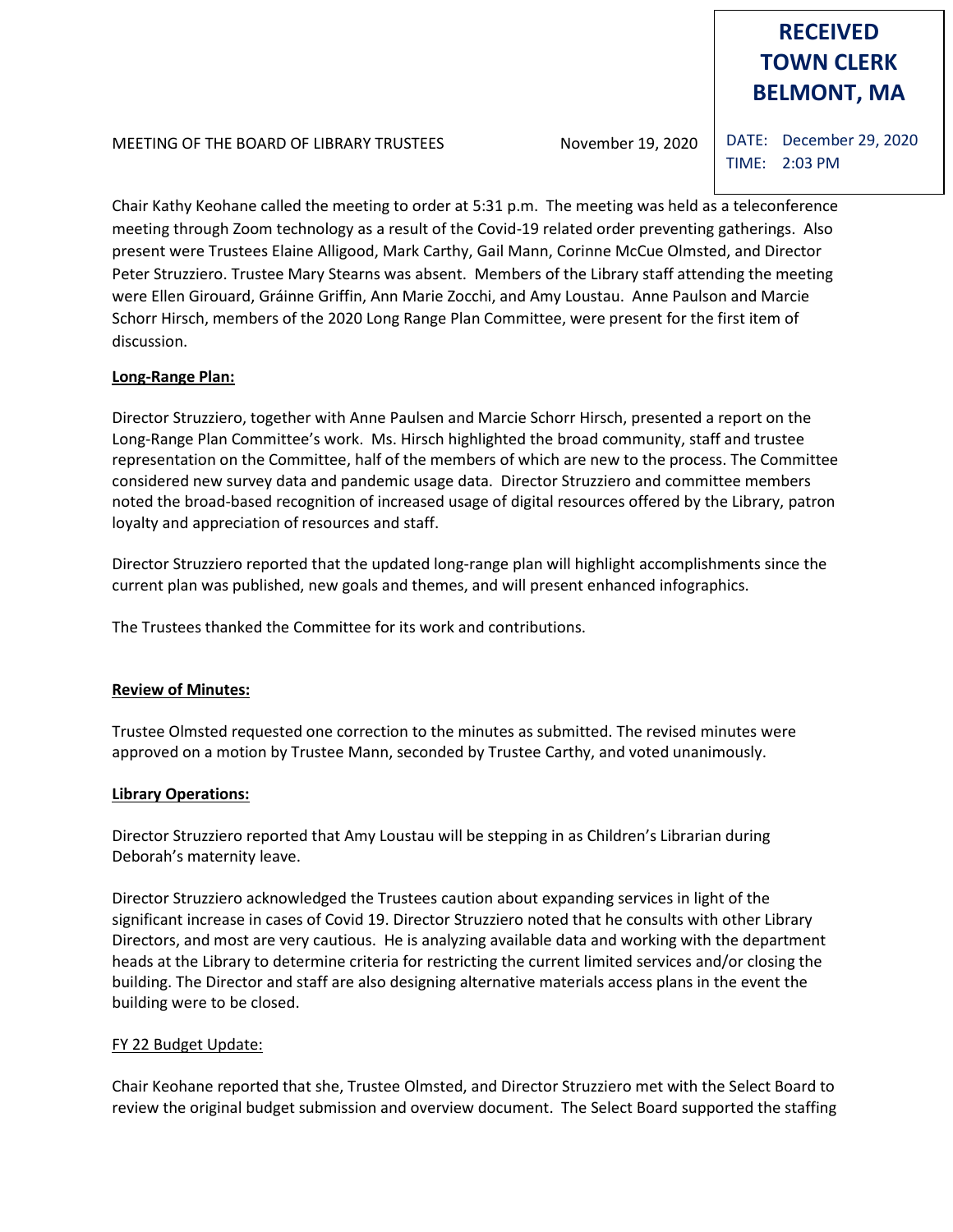model and replacement of funds cut from the FY 2021 budget to assist with the Town's budget shortfall. Chair Keohane and Director Struzziero presented to the Trustees budget detail related to headcount and noted staffing considerations. They noted that the staffing assumptions in the FY 2022 budget take into consideration the organization structure work conducted over the past two years, as well as position reassessments conducted with the Belmont Librarians Association.

Director Struzziero and Chair Keohane noted that staffing costs are largely fixed by contract, materials costs must meet established guidelines to qualify for state aid and network access, and building costs are principally driven by the Facilities Department. Chair Keohane highlighted that the budget cut for FY 2021 trimmed the margin under the materials acquisition regulations (MAR) and that this will need to be monitored as the FY 2022 budget discussions continue.

Chair Keohane discussed the five-year projected spend in the FY 2022 capital budget request, noting the limited request for FY 2022, which represents a carry forward of items not funded in FY 2021, with a focus on patron and staff health and safety. Capital budget has been very limited by the Town for the past couple of years and the Library has supplemented when necessary from other available funds.

To assist with the Town's override analysis, the Town has requested that the Library prepare budget forecasts with 10% and 20% reductions from the original submission. Director Struzziero is working with Chair Keohane and Trustee Olmsted to prepare a menu of potential service cuts but no commitments have been made.

#### **Friends/Foundation Update:**

### *Friends of the Belmont Public Library*

The Friends' October 25<sup>th</sup> book sale was quite successful, raising approximately \$4,000. Trustee Alligood continues to work with the Friends on a history of the organization.

#### *Belmont Library Foundation/Building Committee*

Chair Keohane noted that the Foundation has had limited discussions with donors, and has presence on certain giving links, but remains in a quiet phase. The architect provided the Building Committee with a report of innovations in library design.

#### **School Committee Update:**

Trustee Olmsted provided an update on school-related and School Committee activity. 2020-21 school enrollment is down by 255 students, 95 of them being kindergarteners. This may be related to Covid-19. The elementary and middle schools are operating a hybrid schedule and the high school plans to move to a hybrid schedule November  $30<sup>th</sup>$ , subject to collective bargaining.

#### **Director's Report:**

Director Struzziero referenced the report included with the meeting materials. He reported that the Library's initial air flow analysis was not accurate and has been redone. Based on the report it may be necessary for the Library to purchase additional air purifiers. He highlighted patron response related to increasing the Library's collection of periodicals in different languages, particularly Chinese.